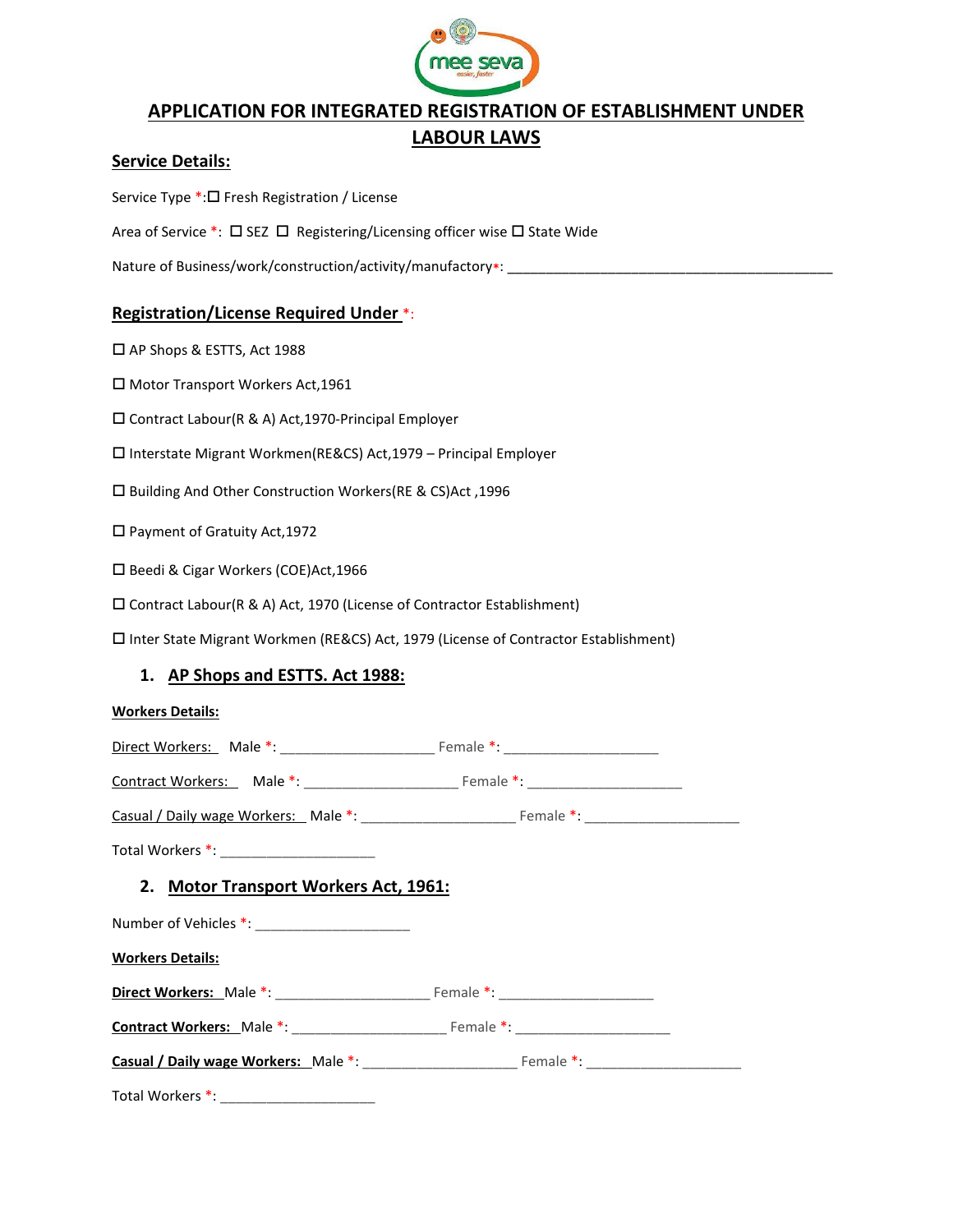

#### Details of Motor Transport Vehicles:

| S.No | <b>Vehicle Number</b> |
|------|-----------------------|
|      |                       |
|      |                       |
|      |                       |
|      |                       |
|      |                       |

## 3. Contract Labour (R & A) Act. 1970-Principal Employer:

Category of Establishment \*:  $\Box$  Government  $\Box$  Public Sector  $\Box$  Private

#### Workers Details:

Direct Workers: Male \*: \_\_\_\_\_\_\_\_\_\_\_\_\_\_\_\_\_\_\_\_ Female \*: \_\_\_\_\_\_\_\_\_\_\_\_\_\_\_\_\_\_\_\_

| <b>Contract Workers: Male *:</b> | Female *: |  |
|----------------------------------|-----------|--|
|                                  |           |  |

| Casual / Daily wage Workers: Male *:<br>Female *: |
|---------------------------------------------------|
|---------------------------------------------------|

Total Workers \*: \_\_\_\_\_\_\_\_\_\_\_\_\_\_\_\_\_\_\_\_

#### Details of Contactors and Works:

| Act* | Contractor<br>Name* | Contractor<br><b>Establishment</b><br>Name* | Door No* | District* | Mandal* | Village/<br>Town* |
|------|---------------------|---------------------------------------------|----------|-----------|---------|-------------------|
|      |                     |                                             |          |           |         |                   |
|      |                     |                                             |          |           |         |                   |
|      |                     |                                             |          |           |         |                   |

| Street or<br>Locality * | Pin Code* | Landline<br><b>Number</b> | <b>Email Id</b> | <b>Mobile</b><br>$No*$ | Date of<br>Commencement<br>of Business* | Probable<br>Date of<br>Completion* | Date of<br>Agreement* |
|-------------------------|-----------|---------------------------|-----------------|------------------------|-----------------------------------------|------------------------------------|-----------------------|
|                         |           |                           |                 |                        |                                         |                                    |                       |
|                         |           |                           |                 |                        |                                         |                                    |                       |
|                         |           |                           |                 |                        |                                         |                                    |                       |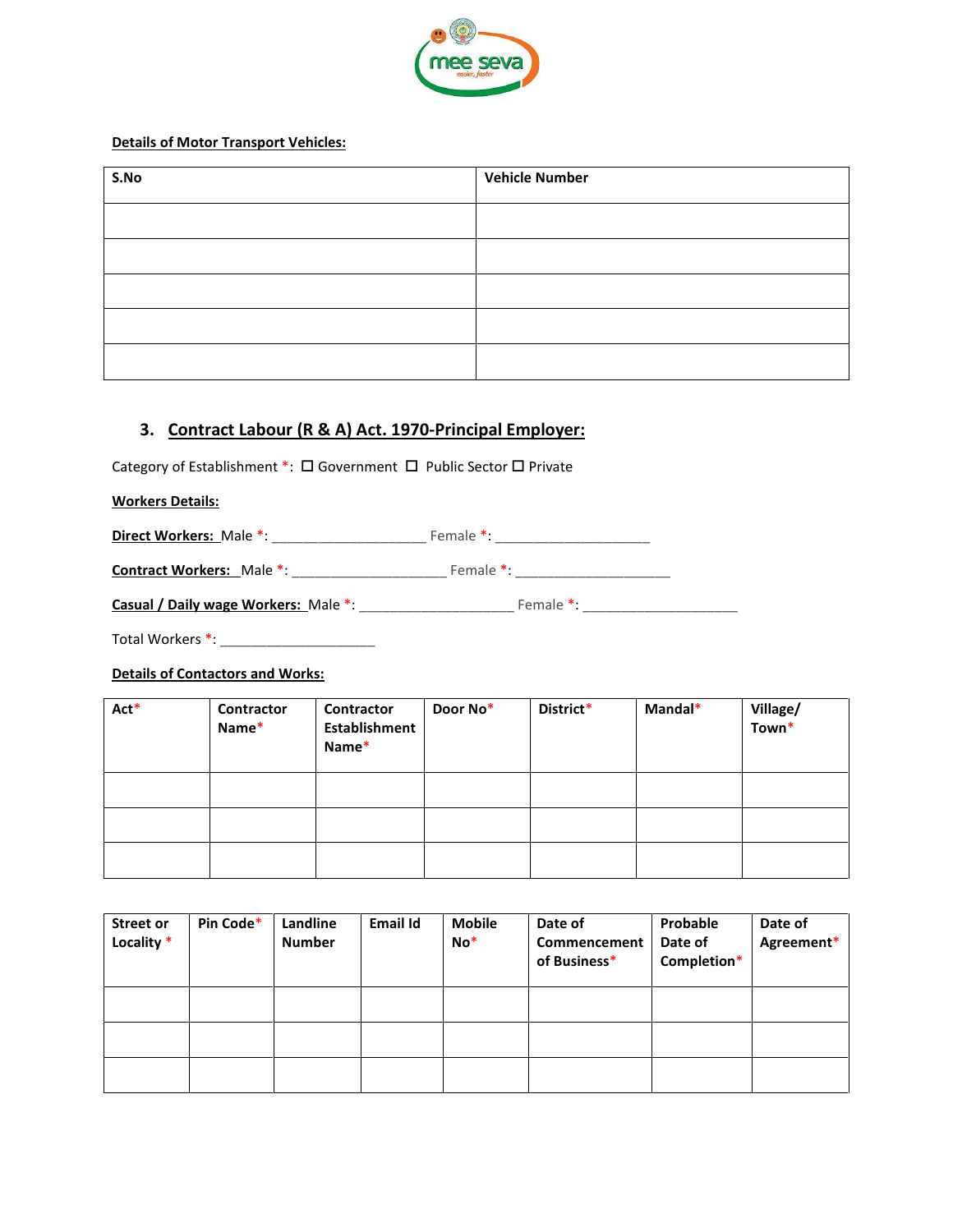

## 4. Interstate Migrant Workmen(RE & CS)Act 1979- Principal Employer:

| <b>Workers Details:</b>          |           |
|----------------------------------|-----------|
| Direct Workers: Male *:          | Female *: |
| <b>Contract Workers: Male *:</b> | Female *  |

Casual / Daily wage Workers:

Male \*: \_\_\_\_\_\_\_\_\_\_\_\_\_\_\_\_\_\_\_\_ Female \*: \_\_\_\_\_\_\_\_\_\_\_\_\_\_\_\_\_\_\_\_

Total Workers \*: \_\_\_\_\_\_\_\_\_\_\_\_\_\_\_\_\_\_\_\_

| Act* | Contractor<br>Name* | Contractor<br><b>Establishment</b><br>Name* | Door No* | District* | Mandal* | Village/<br>Town* |
|------|---------------------|---------------------------------------------|----------|-----------|---------|-------------------|
|      |                     |                                             |          |           |         |                   |
|      |                     |                                             |          |           |         |                   |
|      |                     |                                             |          |           |         |                   |

| <b>Street or</b><br>Locality * | Pin Code* | Landline<br><b>Number</b> | <b>Email Id</b> | <b>Mobile</b><br>$No*$ | Date of<br>Commencement<br>of Business* | Probable<br>Date of<br>Completion* | Date of<br>Agreement* |
|--------------------------------|-----------|---------------------------|-----------------|------------------------|-----------------------------------------|------------------------------------|-----------------------|
|                                |           |                           |                 |                        |                                         |                                    |                       |
|                                |           |                           |                 |                        |                                         |                                    |                       |
|                                |           |                           |                 |                        |                                         |                                    |                       |

## 5. Building And Other Construction Workers (RE & CS) Act. 1996:

Category of Establishment \*:  $\Box$  Government  $\Box$  Public Sector  $\Box$  Private

Nature of Work  $\overline{\cdot}$ :  $\Box$  Construction  $\Box$  Alteration  $\Box$  Repairs  $\Box$  Demolition  $\Box$  Maintenance

Category \*:\_\_\_\_\_\_\_\_\_\_\_\_\_\_\_\_\_\_\_\_ Agreement No /Plan Approval Number\*:\_\_\_\_\_\_\_\_\_\_\_\_\_\_\_\_\_\_\_\_

Date of Agreement/Plan Approval\*:\_\_\_\_\_\_\_\_\_\_\_\_\_\_\_\_\_\_\_\_

Estimated Cost of Construction & other details (in case of building or other construction work) \*:Rs \_\_\_\_\_\_\_\_\_\_\_\_\_\_\_\_\_\_\_\_\_\_\_\_\_\_\_\_\_\_\_\_\_\_\_\_\_\_\_\_\_\_\_\_\_\_\_\_\_\_\_\_\_\_\_\_\_\_\_\_\_\_\_\_\_\_\_\_\_\_\_\_\_\_\_\_\_\_\_\_

Workers Details:

Direct Workers: Male \*: \_\_\_\_\_\_\_\_\_\_\_\_\_\_\_\_\_\_\_\_ Female \*: \_\_\_\_\_\_\_\_\_\_\_\_\_\_\_\_\_\_\_\_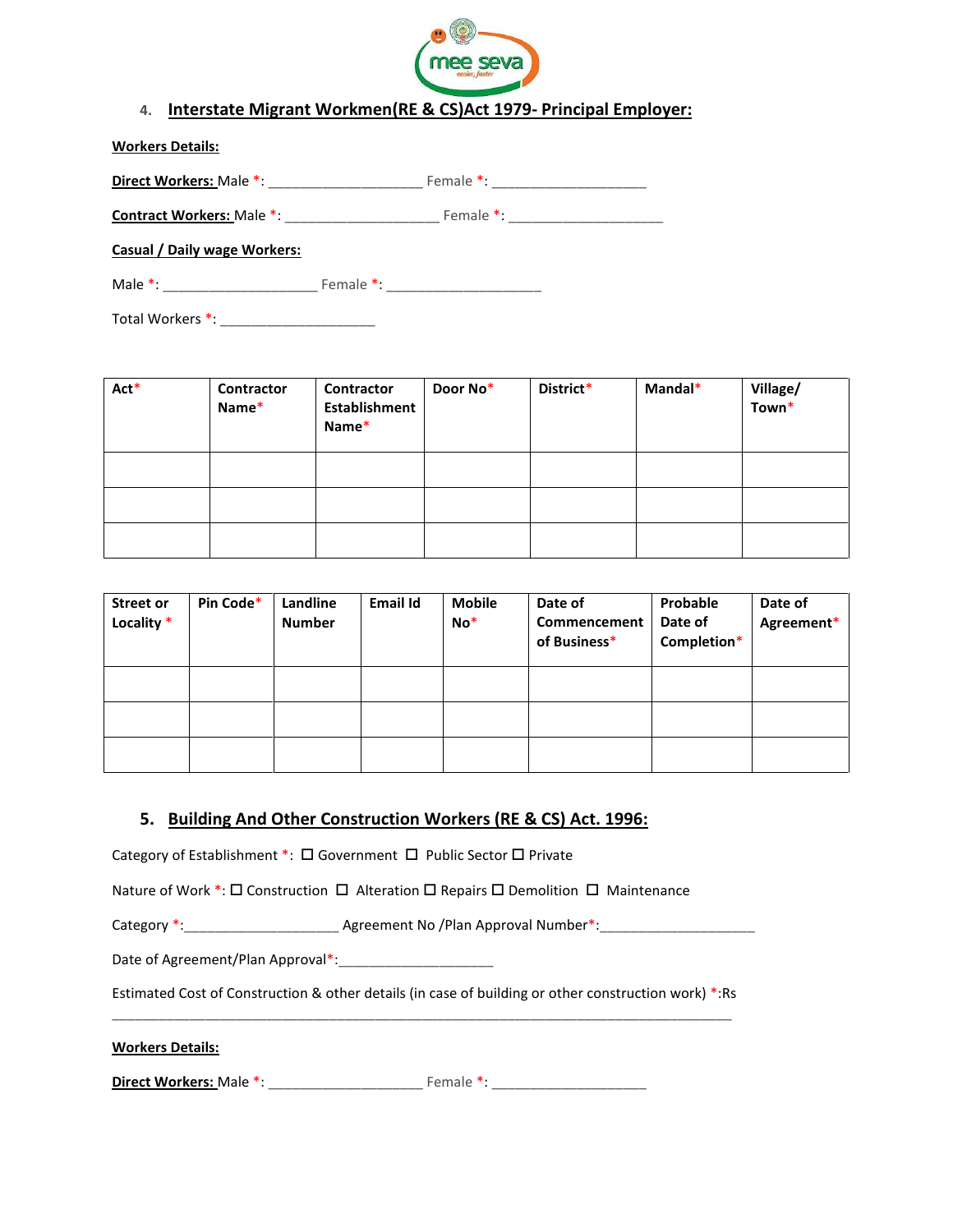

Contract Workers: Male \*: \_\_\_\_\_\_\_\_\_\_\_\_\_\_\_\_\_\_\_\_ Female \*: \_\_\_\_\_\_\_\_\_\_\_\_\_\_\_\_\_\_\_\_

Casual / Daily wage Workers: Male \*: \_\_\_\_\_\_\_\_\_\_\_\_\_\_\_\_\_\_\_\_ Female \*: \_\_\_\_\_\_\_\_\_\_\_\_\_\_\_\_\_\_\_\_

Total Workers \*: \_\_\_\_\_\_\_\_\_\_\_\_\_\_\_\_\_\_\_\_

| Act* | Contractor<br>Name* | Contractor<br><b>Establishment</b><br>Name* | Door No* | District* | Mandal* | Village/<br>Town* |
|------|---------------------|---------------------------------------------|----------|-----------|---------|-------------------|
|      |                     |                                             |          |           |         |                   |
|      |                     |                                             |          |           |         |                   |
|      |                     |                                             |          |           |         |                   |

| <b>Street or</b><br>Locality * | Pin Code* | Landline<br><b>Number</b> | <b>Email Id</b> | <b>Mobile</b><br>$No*$ | Date of<br>Commencement<br>of Business* | Probable<br>Date of<br>Completion* | Date of<br>Agreement* |
|--------------------------------|-----------|---------------------------|-----------------|------------------------|-----------------------------------------|------------------------------------|-----------------------|
|                                |           |                           |                 |                        |                                         |                                    |                       |
|                                |           |                           |                 |                        |                                         |                                    |                       |
|                                |           |                           |                 |                        |                                         |                                    |                       |

## 6. Payment of Gratuity Act, 1972 :

| <b>Workers Details:</b>                                                          |  |
|----------------------------------------------------------------------------------|--|
|                                                                                  |  |
|                                                                                  |  |
|                                                                                  |  |
|                                                                                  |  |
| No. of workers covered under Payment of Gratuity Act *: ________________________ |  |

Name of the Insurance Company\*: \_\_\_\_\_\_\_\_\_\_\_\_\_\_\_\_\_\_\_\_\_\_\_\_\_ Insurance Policy No\*: \_\_\_\_\_\_\_\_\_\_\_\_\_\_\_\_\_\_\_\_\_\_\_\_\_\_\_\_\_\_

Date \*: \_\_\_\_\_\_\_\_\_\_\_\_\_\_\_\_\_\_\_\_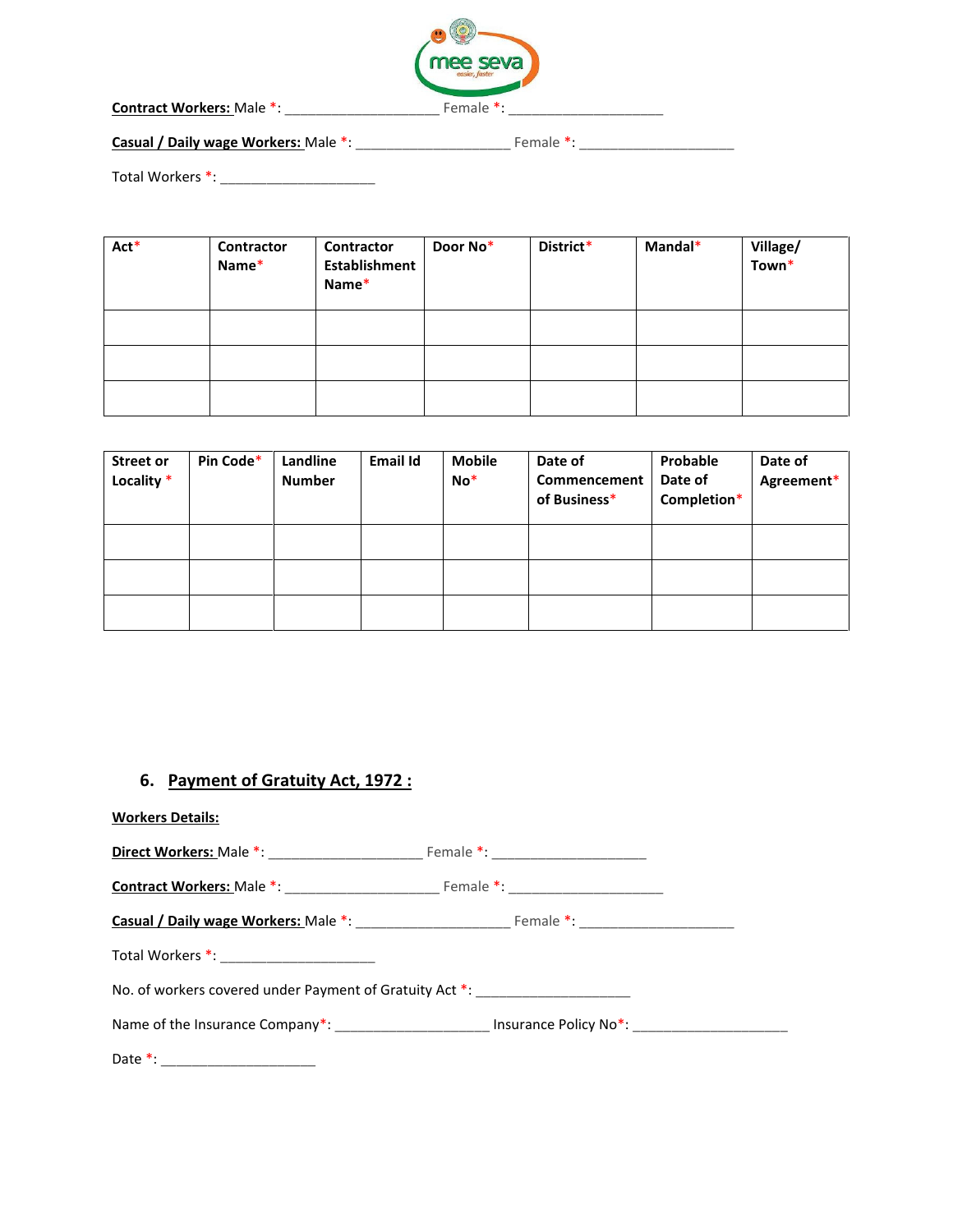

| Act* | Contractor<br>Name* | Contractor<br>Establishment<br>Name* | Door No* | District* | Mandal* | Village/<br>Town <sup>*</sup> |
|------|---------------------|--------------------------------------|----------|-----------|---------|-------------------------------|
|      |                     |                                      |          |           |         |                               |
|      |                     |                                      |          |           |         |                               |
|      |                     |                                      |          |           |         |                               |

| Street or<br>Locality * | Pin Code* | Landline<br><b>Number</b> | <b>Email Id</b> | <b>Mobile</b><br>$No*$ | Date of<br>Commencement<br>of Business* | Probable<br>Date of<br>Completion* | Date of<br>Agreement* |
|-------------------------|-----------|---------------------------|-----------------|------------------------|-----------------------------------------|------------------------------------|-----------------------|
|                         |           |                           |                 |                        |                                         |                                    |                       |
|                         |           |                           |                 |                        |                                         |                                    |                       |
|                         |           |                           |                 |                        |                                         |                                    |                       |

## 7. Beedi & Cigar Workers (COE) Act,1966:

#### Establishment Types:

Industrial Premises\*:  $\Box$  with power driver machinery  $\Box$  without power driver machinery

#### Workers Details:

Industrial Premises Workers: Male \*: \_\_\_\_\_\_\_\_\_\_\_\_\_\_\_\_\_\_\_\_ Female \*: \_\_\_\_\_\_\_\_\_\_\_\_\_\_\_\_\_\_\_\_

Home Workers: Male \*: \_\_\_\_\_\_\_\_\_\_\_\_\_\_\_\_\_\_\_\_ Female \*: \_\_\_\_\_\_\_\_\_\_\_\_\_\_\_\_\_\_\_\_

Total Workers \*: \_\_\_\_\_\_\_\_\_\_\_\_\_\_\_\_\_\_\_\_

| Act* | Contractor<br>Name* | Contractor<br>Establishment<br>Name* | Door No* | District* | Mandal* | Village/<br>Town* |
|------|---------------------|--------------------------------------|----------|-----------|---------|-------------------|
|      |                     |                                      |          |           |         |                   |
|      |                     |                                      |          |           |         |                   |
|      |                     |                                      |          |           |         |                   |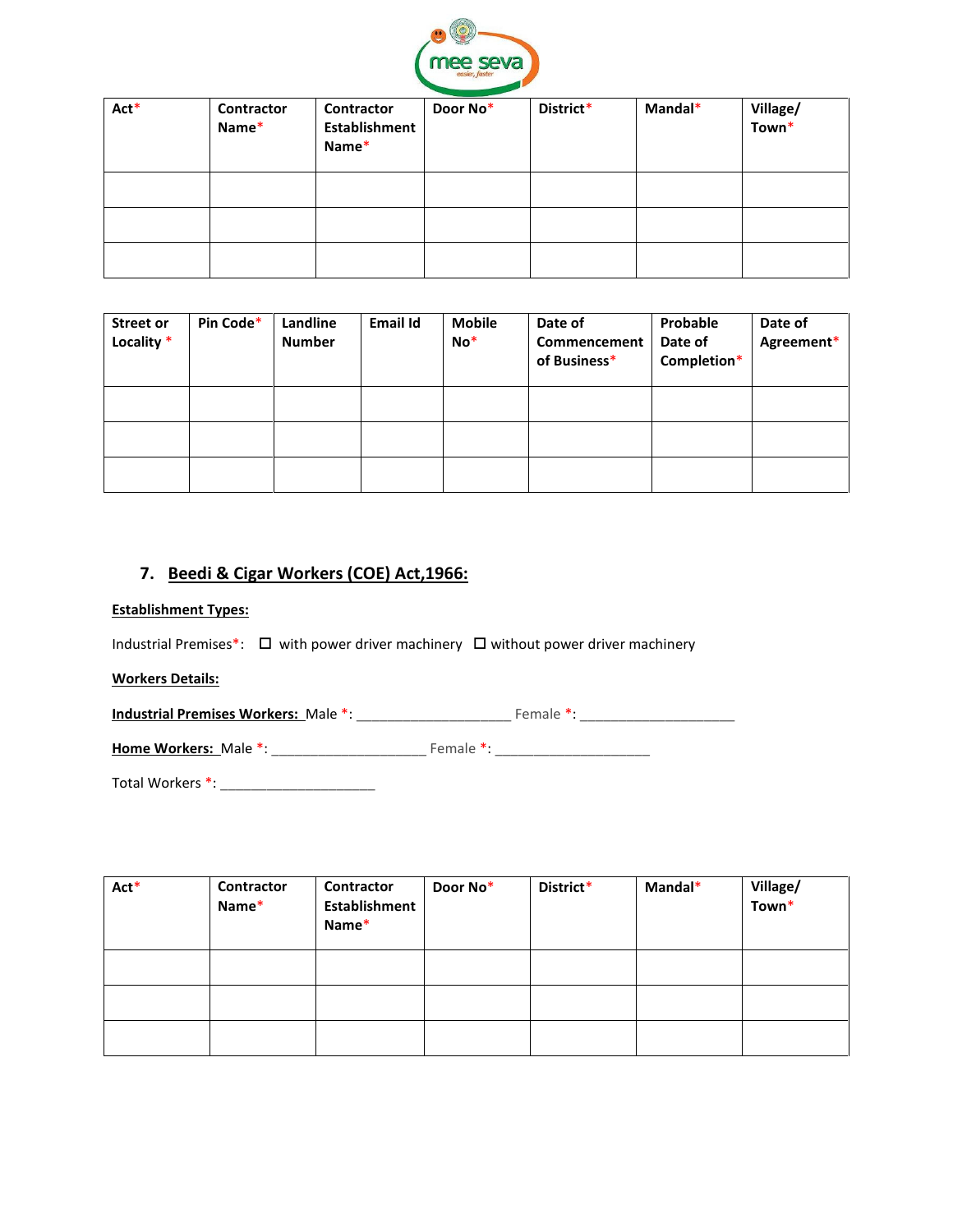

| <b>Street or</b><br>Locality * | Pin Code* | Landline<br><b>Number</b> | <b>Email Id</b> | <b>Mobile</b><br>$No*$ | Date of<br>Commencement<br>of Business* | Probable<br>Date of<br>Completion* | Date of<br>Agreement* |
|--------------------------------|-----------|---------------------------|-----------------|------------------------|-----------------------------------------|------------------------------------|-----------------------|
|                                |           |                           |                 |                        |                                         |                                    |                       |
|                                |           |                           |                 |                        |                                         |                                    |                       |
|                                |           |                           |                 |                        |                                         |                                    |                       |

# 8. Contract Labour(R & A) Act, 1970 (License of Contractor Establishment):

#### Principal Employer Establishment Details:

|                         |                            | Whether Form-V issued by the Prl. Employer $*$ : $\square$ Yes $\square$ No      |          |           |                                                                                                                |                   |
|-------------------------|----------------------------|----------------------------------------------------------------------------------|----------|-----------|----------------------------------------------------------------------------------------------------------------|-------------------|
|                         |                            |                                                                                  |          |           | Agreement No.*: ____________________________Date of Contractor Agreement*: ________________________            |                   |
|                         |                            |                                                                                  |          |           | Principle Employer Establishment Name*: _______________________________Door No: ______________________________ |                   |
|                         |                            | District*:___________________________________Mandal*:___________________________ |          |           |                                                                                                                |                   |
|                         |                            |                                                                                  |          |           |                                                                                                                |                   |
|                         |                            | Registration Certificate Valid Years For*: 1/2/3 Years                           |          |           |                                                                                                                |                   |
| <b>Workers Details:</b> |                            |                                                                                  |          |           |                                                                                                                |                   |
|                         |                            |                                                                                  |          |           |                                                                                                                |                   |
|                         |                            |                                                                                  |          |           |                                                                                                                |                   |
|                         |                            |                                                                                  |          |           |                                                                                                                |                   |
| Act*                    | <b>Contractor</b><br>Name* | Contractor<br><b>Establishment</b><br>Name*                                      | Door No* | District* | Mandal*                                                                                                        | Village/<br>Town* |
|                         |                            |                                                                                  |          |           |                                                                                                                |                   |

| <b>Street or</b><br>Locality * | Pin Code* | Landline<br><b>Number</b> | <b>Email Id</b> | <b>Mobile</b><br>$No*$ | Date of<br>Commencement<br>of Business* | Probable<br>Date of<br>Completion* | Date of<br>Agreement* |
|--------------------------------|-----------|---------------------------|-----------------|------------------------|-----------------------------------------|------------------------------------|-----------------------|
|                                |           |                           |                 |                        |                                         |                                    |                       |
|                                |           |                           |                 |                        |                                         |                                    |                       |
|                                |           |                           |                 |                        |                                         |                                    |                       |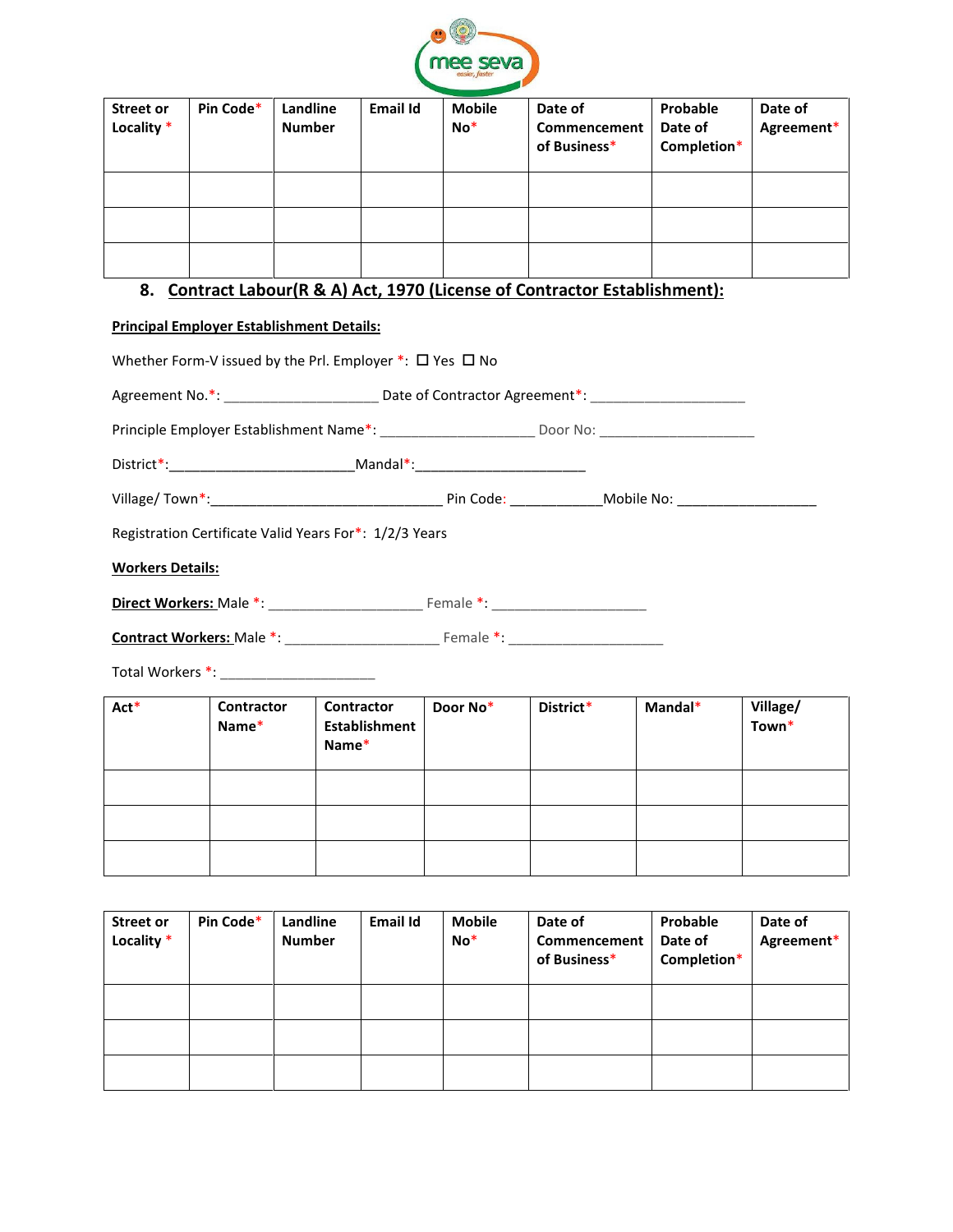

## 9. Inter State Migrant Workmen (RE&CS)Act,1979 (License of Contractor Establishment):

| <b>Principal Employer Establishment Details:</b> |  |
|--------------------------------------------------|--|
|                                                  |  |

|                         |                                        | Whether Form-VI issued by the PrI. Employer $*$ : $\square$ Yes $\square$ No |          |           |         |                   |
|-------------------------|----------------------------------------|------------------------------------------------------------------------------|----------|-----------|---------|-------------------|
|                         |                                        |                                                                              |          |           |         |                   |
|                         |                                        |                                                                              |          |           |         |                   |
|                         |                                        |                                                                              |          |           |         |                   |
|                         |                                        |                                                                              |          |           |         |                   |
|                         |                                        | Registration Certificate Valid Years For*: 1/2/3 Years                       |          |           |         |                   |
| <b>Workers Details:</b> |                                        |                                                                              |          |           |         |                   |
|                         |                                        |                                                                              |          |           |         |                   |
|                         |                                        |                                                                              |          |           |         |                   |
|                         |                                        |                                                                              |          |           |         |                   |
|                         | <b>Details of Contactors or Works:</b> |                                                                              |          |           |         |                   |
| $Act^*$                 | <b>Contractor</b><br>Name*             | <b>Contractor</b><br><b>Establishment</b><br>Name*                           | Door No* | District* | Mandal* | Village/<br>Town* |

|  | <b>TAGILIC</b> |  |  |
|--|----------------|--|--|
|  |                |  |  |
|  |                |  |  |
|  |                |  |  |

| <b>Street or</b><br>Locality * | Pin Code* | Landline<br><b>Number</b> | <b>Email Id</b> | <b>Mobile</b><br>$No*$ | Date of<br>Commencement<br>of Business* | Probable<br>Date of<br>Completion* | Date of<br>Agreement* |
|--------------------------------|-----------|---------------------------|-----------------|------------------------|-----------------------------------------|------------------------------------|-----------------------|
|                                |           |                           |                 |                        |                                         |                                    |                       |
|                                |           |                           |                 |                        |                                         |                                    |                       |
|                                |           |                           |                 |                        |                                         |                                    |                       |

## PARTICULARS OF ESTABLISHMENT / EMPLOYER (COMMON UNDER ALL THE ACTS):

## ESTABLISHMENT DETAILS:

Name of Shop/Establishment \*: \_\_\_\_\_\_\_\_\_\_\_\_\_\_\_\_\_\_\_\_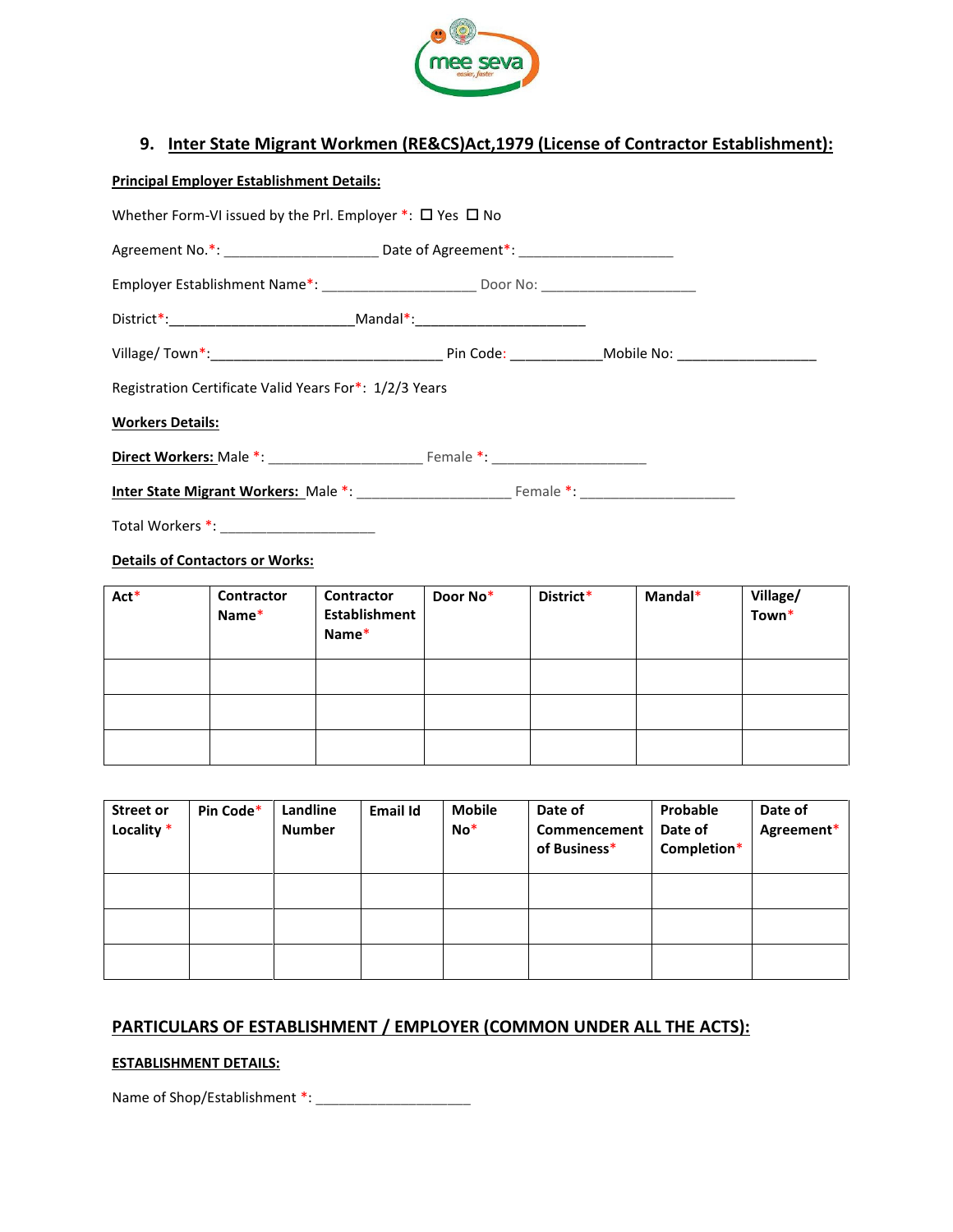

Classification of Establishment \*: OProprietor Firm OPartnership Firm OPrivate Ltd. Company OPublic Ltd. Company **OPublic Sector under Taking OCooperative Society O Others** 

Category of Establishment\*:  $\Box$  Shop  $\Box$ Commercial Establishment  $\Box$ Motor Transport Undertaking  $\Box$ Building or other Construction Establishment Contract Labour (Prl Employer) Establishment C Contract Labour (Contractor) Establishment  $\Box$  Other Establishment  $\Box$  Manufacturing  $\Box$  Inter State Migrant(Prl Employer) Establishment  $\Box$ Inter State Migrant(Contractor) Establishment

|                                                                    | Street /Door No. *:______________________Locality________________District*:________________________ |                                                                                                     |                                                                                                                                        |
|--------------------------------------------------------------------|-----------------------------------------------------------------------------------------------------|-----------------------------------------------------------------------------------------------------|----------------------------------------------------------------------------------------------------------------------------------------|
|                                                                    |                                                                                                     |                                                                                                     | Mandal*:____________________Village*:_______________________Pin Code*:______________________________Mobile No.:_______________________ |
|                                                                    |                                                                                                     |                                                                                                     |                                                                                                                                        |
|                                                                    |                                                                                                     | Date of Commencement of Business/work/construction/activity: ___________________                    |                                                                                                                                        |
|                                                                    |                                                                                                     | Date of Completion of work/construction/activity (if applicable): ______________                    |                                                                                                                                        |
|                                                                    |                                                                                                     | <b>Employer, Managing partner or Managing Director as the case may be:</b>                          |                                                                                                                                        |
| State*:□ Andhra Pradesh □ Other State                              |                                                                                                     |                                                                                                     |                                                                                                                                        |
|                                                                    |                                                                                                     |                                                                                                     |                                                                                                                                        |
|                                                                    |                                                                                                     | Distract*:__________________Mandal*:___________________Village*:_________________Pincode___________ |                                                                                                                                        |
|                                                                    |                                                                                                     |                                                                                                     |                                                                                                                                        |
|                                                                    |                                                                                                     |                                                                                                     |                                                                                                                                        |
|                                                                    |                                                                                                     | □Please Select If Present Address is same as Employer, Managing partner or Managing Director        |                                                                                                                                        |
|                                                                    |                                                                                                     |                                                                                                     |                                                                                                                                        |
| <b>Applicant Details:</b><br>State*:□ Andhra Pradesh □ Other State |                                                                                                     |                                                                                                     |                                                                                                                                        |
|                                                                    |                                                                                                     |                                                                                                     |                                                                                                                                        |
|                                                                    |                                                                                                     | Distract*:__________________Mandal*:___________________Village*:________________Pincode____________ |                                                                                                                                        |

## Documents List:

#### (NOTE: All Upload Documents should be in PDF Format only and the size should not exceed 3 MB)

- 1. contract Labour(R&A)Act,1970(License of contract Establishment (Whether Form-V issued by the Prl. Employer if Yes Under Contract Labour(R & A) Act, 1970 (License of Contractor Establishment Act ) \*
- 2. Inter State Migrant workmen (RE&CS)Act,1979(License of contract Establishment) (Whether Form-VI issued by the Prl. Employer if Yes Under Inter State Migrant Workmen (RE&CS)Act,1979 (License of Contractor Establishment Act ) \*
- 3. Challan or receipt \*(for Renewal only i.e. Act 8 and Act 9)